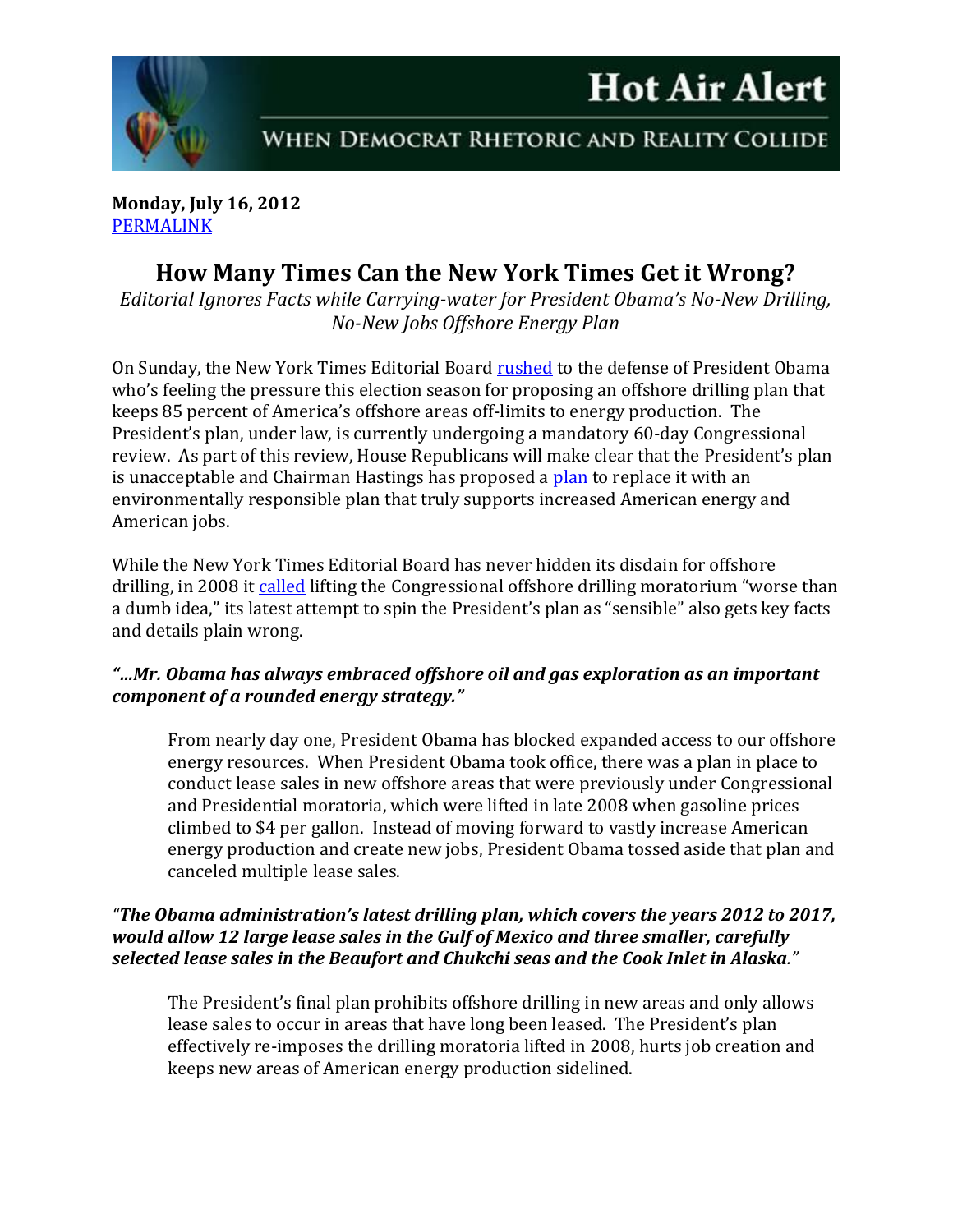## *"There would be preliminary seismic testing, but no leasing, in the Atlantic."*

President Obama is responsible for delaying and then outright canceling the Virginia lease sale that was scheduled to take place in 2011. The President's plan doesn't even include a lease sale in Virginia, which puts the earliest date it could occur at 2017. According to a [study,](http://naturalresources.house.gov/UploadedFiles/SEAOCSReportOct2010.pdf) a Virginia lease sale would create 2,000 jobs and produce 750 million barrels of oil, 6.65 trillion cubic feet of natural gas. The Virginia lease sale has bipartisan support in Virginia and President Obama should not be trying to take credit for conducting studies of an area that was supposed to be leased last year.

## *"Mr. Hastings has unveiled a bill that would allow drilling rigs on the coasts of Maine, California, Oregon and Washington, and in Alaska's Bristol Bay…"*

Chairman Hastings has introduced H.R. 6082, the *[Congressional Replacement of](http://thomas.loc.gov/home/gpoxmlc112/h6082_ih.xml)  President Obama's Energy[-Restricting and Job-Limiting Offshore Drilling Plan](http://thomas.loc.gov/home/gpoxmlc112/h6082_ih.xml)*, to implement a new lease plan for developing the United States' offshore energy resources over the next five years. This is a drill-smart plan that would replace President Obama's plan and allows leasing to occur in areas that are known to contain the greatest amounts of oil and natural gas resources. The bill includes 28 lease sales over the next five years, including in new areas previously under moratoria such as Southern California and the Mid-Atlantic.

Under this bill, no drilling would occur off the coasts of Oregon or Washington, as this map clearly illustrates:



*"The administration says its plan will give the industry access to three-quarters of America's recoverable offshore oil and gas resources."*